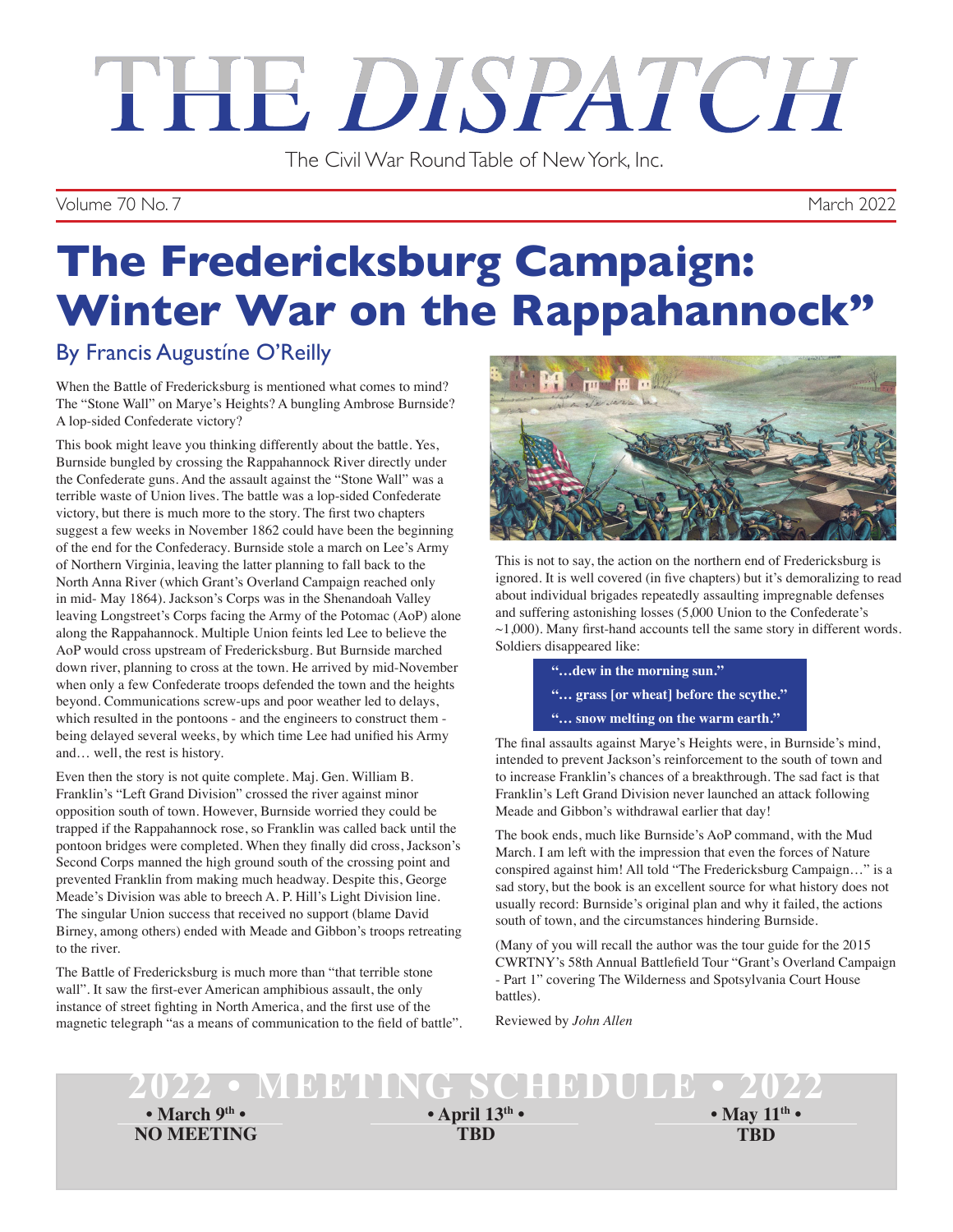## **President's Message**

As Emily Dickenson wrote; "March is the month of expectations" - especially true during the Civil War.

In March 1861, Texas became the seventh state of the lower South to be admitted to the Confederacy, while losing their legendary Governor, 67 year old Sam Houston, a strong, stubborn Unionist, who refused to take the oath of allegiance to the new nation.

Abraham Lincoln was inaugurated as the nation's 16th President, trying to convince the seceding states that he was

not the threat to their society that they believed him to be: "In your hands, my dissatisfied fellow countrymen, and not in mine, is the momentous issue of civil war. The government will not assail you. You can have no conflict without you yourselves being the aggressors. You have no oath registered in Heaven to destroy the government, while I have the most solemn one to "preserve, protect, and defend " it. . . .Though passion may have strained, it must not break our bonds of affection. The mystic chords of memory, stretching from every battle-field and patriot grave, to every living heart and hearthstone, all over this broad land, will again swell the chorus of the Union, when again touched as they must be, by the better angels of our nature."

Alas, we now know, Lincoln's eloquence was alI in vain.

After the first winter of the war, in March 1862, there were signs of the great battles to come. General Grant, victorious at Forts Henry and Donelson, was ordered to move his army south, using the Tennessee River, and he chose the area around Pittsburg Landing in South Tennessee to concentrate his forces. Shortly after, Confederate General Albert Sidney Johnston ordered his troops to move to the railroad junction town of Corinth, Mississippi, just a dozen miles south of Grant's chosen position.

In the East, General McClellan – who recently lost his position as the Union General-in-Chief, but retained command of the Army of the Potomac – began embarking the Army on ships for transport to the portion of Virginia between the York and James Rivers – "The Peninsula". In an epic encounter that forever changed Naval Warfare, two ironclad warships, the CSS Virginia (née Merrimack), and the USS Monitor, fought to a draw, but which left the Union blockade in place.

In the Shenandoah Valley, at Kernstown, a small, relatively insignificant battle signaled the start of the soon to be legendary "Valley Campaign" of one General T. J. "Stonewall" Jackson. In the far, far, West, the Battle of Glorieta Pass in New Mexico – although a Confederate tactical victory – would result in the end of their ambitious campaign to win the west (including California!) for the South.

March 1863 saw the passage of the Federal Draft Act, which would spur recruitment, but resulted in only providing about 162,000 men for the Union cause – only about 6% of the total troops eventually needed. After months of frustration around the Confederate fortress city of Vicksburg, General Grant would start sending his troops marching south, down the Louisiana side of the Mississippi, in anticipation of Federal gunboats and transports running the fearsome River batteries of Vicksburg to a rendezvous with just troops, and with destiny.

The two most important pieces of the team that would lead the Union to victory were put in place in March 1864: General Ulysses Simpson Grant (promoted to Lieutenant General - three stars) as Union General-in-Chief; and General William Tecumseh Sherman as commander of the Western Theater.

With the end of this most brutal war actually in sight, President Lincoln delivered his timeless Second Inaugural Address: "With malice toward none, with charity for all; with firmness in the right as God gives us to see the right, let us strive to finish the work we are in; to bind up the nation's wounds; to care for him who shall have borne the battle; and for his widow, and orphan – to all which may achieve a just and lasting peace, among ourselves and among all nations."

(We certainly cannot end better than that!)

Take care and stay well,

Paul Weiss

## **Question of the month:**

**What Union commander was first to receive significant information from observation balloons?**

## **THE DISPATCH**



Founded January 24, 1951

The Dispatch is published monthly, except June, July, August, and December, by

#### **The Civil War Round Table of New York, Inc.,**

139-33 250th Street, Rosedale, N.Y. 11422 Telephone CWRT/NY at (718) 341-9811

During business hours.

#### **OFFICERS**

 President Paul Weiss V.P. Programs Michael N. Connors V.P. Operations Joan McDonough Secretary Pat Holohan Treasurer Michael Connors

#### **BOARD OF DIRECTORS**

*Term Expiring 2022* John Allen William Finlayson

*Term Expiring 2023* Beth Connors

 Dan McCarthy *Term Expiring 2024*

> Kris Kasnicki Carolyn Roxon

 Member at large Dave Licalzi:

 Editor Pat Holohan Copy Editor/ Club Liaison Joan McDonough P.R. Martin Smith Merchandise Paul Weiss

**Email: cwrtnyc1@gmail.com Website: http://www.cwrtnyc.org**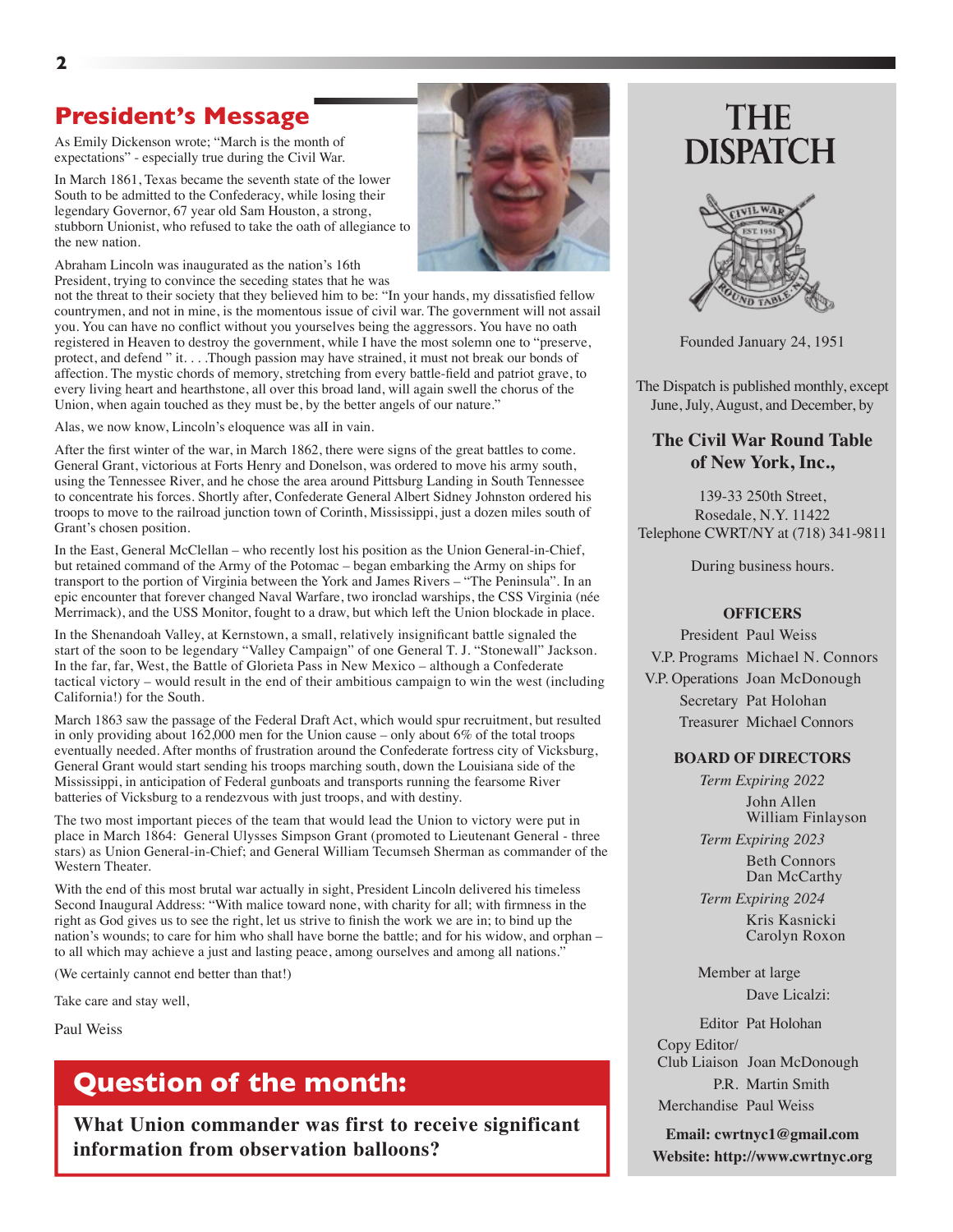## **Civil War Events During the Month of March 1864**

- **1 Federal cavalry raid by Judson Kilpatrick and Ulric Dahlgren on Richmond, Virginia**
- **5 Confederate government orders all vessels to give half freight capacity to government shipments**
- **9 U.S. Grant promoted to Lieutenant General**
- **12 Red River Expedition begins in Louisiana**
- **20 Confederate raider CSS Alabama arrives at Cape Town, South Africa**
- **21 Nevada and Colorado territories admitted into the Union**
- **22 Fighting at Bald Springs Canyon on Eel River, California**
- **25 Attack on Paducah, Kentucky by Confederate General Nathan Bedford Forrest**

From: *battlefields.org*

## **Hugh J. Kilpatrick**

Hugh Judson Kilpatrick, or Judson Kilpatrick as he was more commonly known, began his military career after graduating from the United States Military Academy in 1861 at the outbreak of the war. On May 9, 1861, he became captain of the 5th New York Infantry after serving shortly as a commissioned second lieutenant. On June 10, 1861, he became the first officer of the Union army to be wounded during the war, while leading men at the Battle of Big Bethel. In September of 1861, he was promoted to Lieutenant Colonel of the 2nd New York Cavalry, and fought during the Battle of Second Manassas. In December of 1862, he was promoted to Colonel. In February of 1863, Kilpatrick took command of a brigade in the newly formed Cavalry Corps of the Army of the Potomac. He led his brigade throughout the Chancellorsville Campaign, during which he harassed Lee's army and destroyed Confederate supplies. He took part in most of the major engagements of Union cavalry in the Eastern Theatre, including battles at Beverly Ford and Stoneman's Raid. During the Gettysburg Campaign, Kilpatrick took part in the largest cavalry battle of the war on June 9, 1863 at the Battle of Brandy Station. On June 14, 1863, Kilpatrick was promoted to Brigadier General. He commanded troops at the Battle of Gettysburg, and clashed with Confederate forces numerous times, including one charge after the failure of Pickett's Charge that led to great Union casualties amongst his ranks. He continued to attack the Confederates forces throughout their retreat to Virginia.

In February of 1864, Kilpatrick commanded the 3rd Cavalry Division during a very unsuccessful raid on



Born - January 14, 1836 Died - December 4, 1881

Richmond intended to free Union prisoners of war. This caused Kilpatrick to be transferred to the forces of General William T. Sherman. He was wounded on May 13, 1864, at the Battle of Resaca during the early days of the Atlanta Campaign, but returned in July to continue harassing Confederate forces on Sherman's "March to the Sea" as well as during the Carolina Campaigns, where he accompanied General Sherman to surrender negotiations with Confederate General Joseph E. Johnston. His reputation during the war for launching foolish cavalry charges and dangerous attacks led many to refer to Kilpatrick as "Kil-Cavalry."

After the war, Kilpatrick was involved in politics, and served as the United States ambassador to Chile.

From: *battlefields.org*